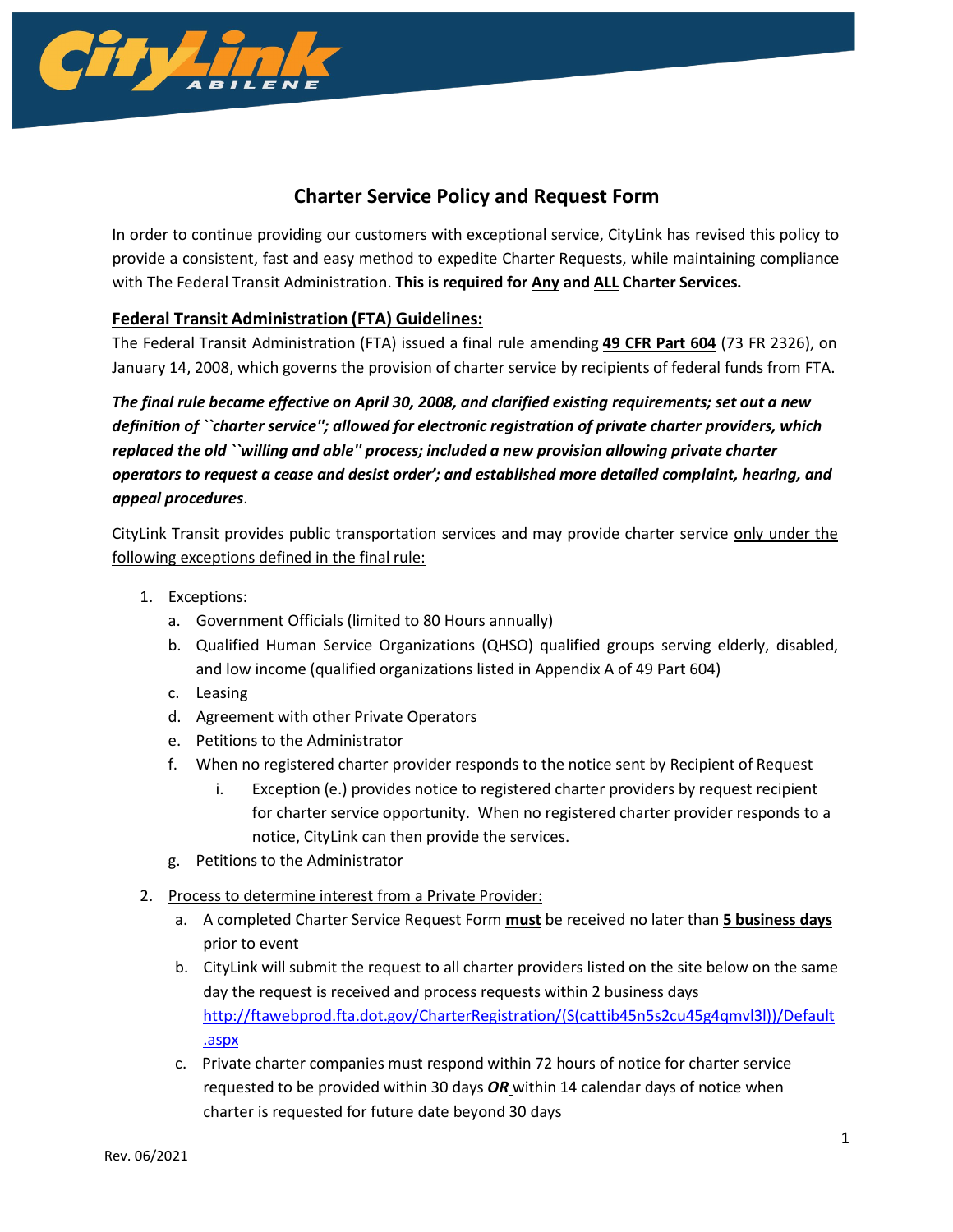- i. We cannot provide service if a private registered provider has expressed interest
- ii. As a courtesy, CityLink will forward the client requesting service the contact information for the company interested
- iii. It is the responsibility of the private charter provider to make contact with the potential client to make arrangements.
- d. If we receive no indication of interest from registered charter providers we can provide the service under exception (e).

The final rule 49 CFR Part 604 amends regulations which govern the provision of charter service by recipients of federal funds from the Federal Transit Administration (FTA) published in the Federal Register / Vol. 73, No. 9 / Monday, January 14, 2008 / Rules and Regulations and became effective April 30, 2008 can be found at:

<http://a257.g.akamaitech.net/7/257/2422/01jan20081800/edocket.access.gpo.gov/2008/pdf/08-86.pdf>

### **CityLink Charter Service Guidelines:**

In an effort to meet all of our customer needs, CityLink has developed the following guidelines to provide a fair and reliable service.

- 1. Guidelines:
	- a. Charter Services are granted on a First Come First Serve basis and upon vehicle availability i. Wheelchair accessible buses are available
	- b. Requests must be received no later than 5 business days prior to the event date
	- c. Service hours are from 6:00a.m until 12:00a.m- NO OVERNIGHT SERVICES ARE PROVIDED
	- d. Services can be provided throughout the week excluding the following Holidays:
		- i. New Year's Day, Memorial Day, Independence Day, Labor Day, Thanksgiving Day and Christmas Day
	- e. Service is limited to a 30-mile radius of Abilene
	- f. Number of vehicles required will be determined by the Assistant General Manager based on the charter capacity and expected number of passengers
		- i. Additional charges will be incurred
- 2. Charter Service Rates:
	- a. Hourly rate is \$100.00 with a two hour minimum
	- b. Service time will begin 30 minutes prior to the departure of the vehicle from the station and 30 minutes after the vehicle has returned to allow for pre and post service inspections
	- c. Charter services cancelled the day of the event will result in a \$100.00 cancellation fee
	- d. Services not cancelled will incur costs for the entire time requested
	- e. Invoices will be sent after the event
- 3. Restrictions:
	- a. Possession of hazardous materials or weapons are strictly prohibited
	- b. The use of tobacco products or other illegal drugs and substances are strictly prohibited
	- c. No open alcoholic beverages are allowed

*CityLink has a ZERO Tolerance policy and any violation of these restrictions will result in immediate removal and termination of the service without exception.*

**Client Signature:** <u>**Date: Date: Date: Date: Date: Date: Date: Date: Date: Date: Date: Date: Date: Date: Date: Date: Date: Date: Date: Date: Date: Date: Date: Date: Date: </u>**